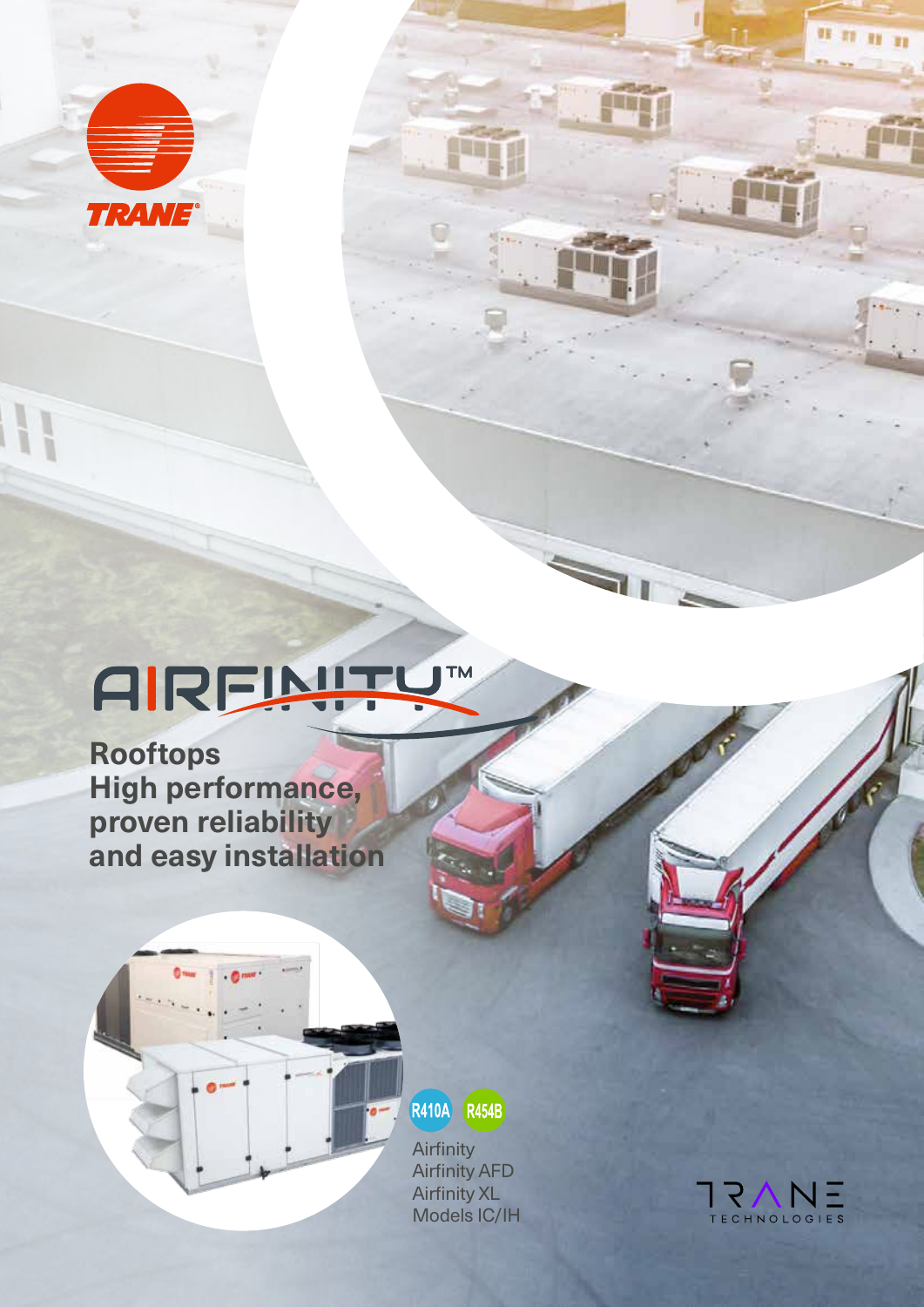# Airfinity Rooftops

### Comfort and economy

When it comes to installing and maintaining an HVAC system, every cent counts. From your initial capital investment to utility and maintenance expense, operating HVAC equipment can have a significant impact on your bottom line. This is why a Trane® Airfinity™ rooftop unit can be the perfect choice.

Trane delivers a product that is easy to install while providing exceptional reliability, meets stringent performance requirements and is competitively priced. Trane rooftop solutions deliver real value for you – and real comfort for your customer.

### The performance you need at the lowest cost of ownership

With a strong legacy of proven reliability, Airfinity rooftops can deliver high seasonal efficiency standards capable of meeting even the most stringent European regulations. By reducing energy and maintenance costs, you can save money on HVAC expenditure and invest it where it matters most: your business.

### Integrated plug & play solution

Thanks to its compact design and integrated control solution, installing and operating a rooftop has never been so easy. Every Airfinity unit can be customized to meet your exact needs, so you don't have to compromise.

### Rapid, easy unit replacement

Trane plug & play solutions allow compatibility with multiple roof curbs, without the need for expensive adapters or other modifications. Maximum adaptability for faster, easier, less expensive installations makes Trane the perfect choice for replacement applications.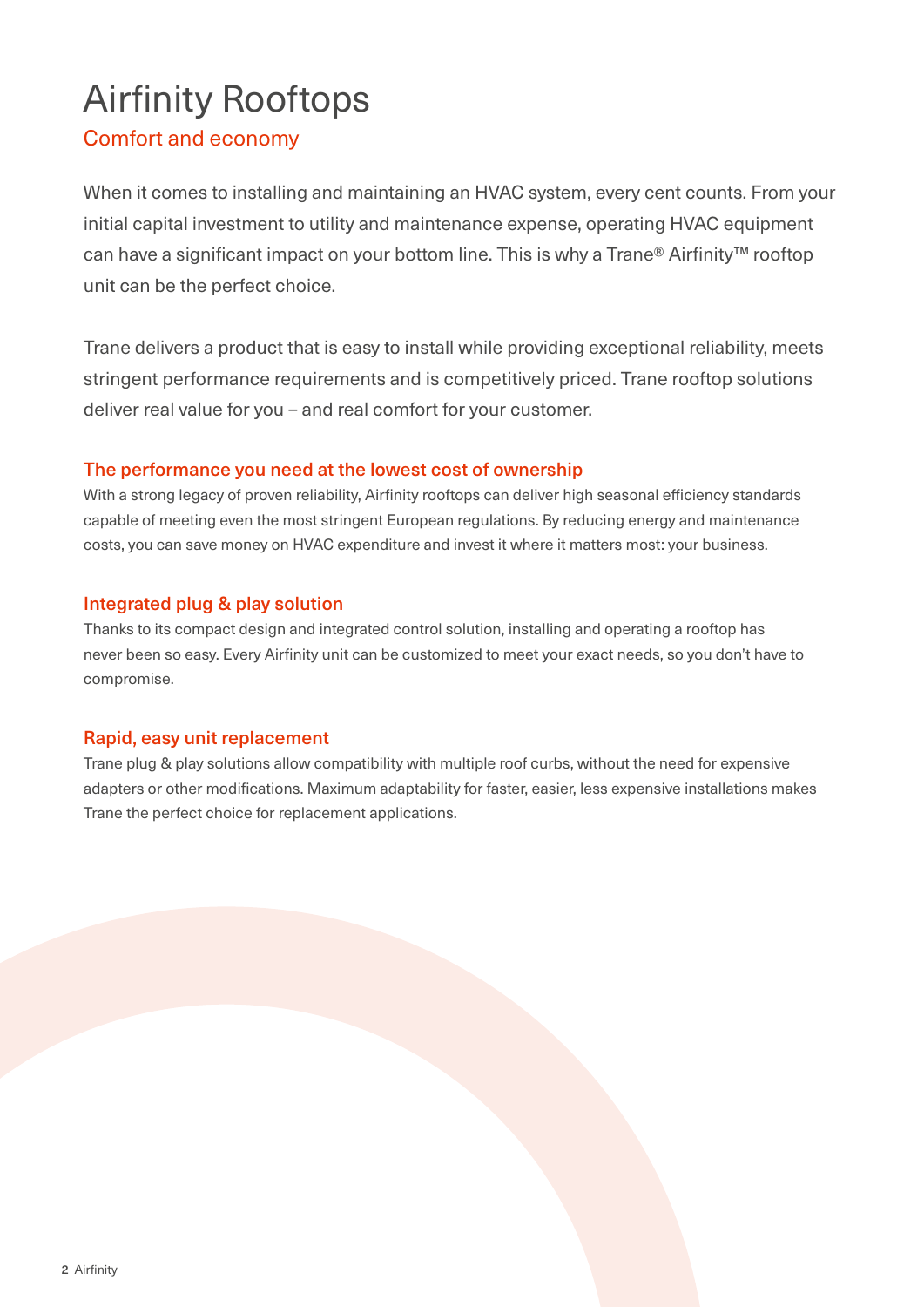

# Key features and benefits

### of the Trane Airfinity™ solution

#### Energy savings

- High efficiency scroll compressors operate in tandem for optimum performance under part load
- Adaptive Frequency Drive option
- Electronically Commutated (EC) supply plug fan with modulating airflow for better adaptability to the building load
- Intelligent Trane controller with embedded energy saving features
- Free cooling technology to reduce annual energy costs
- Electronic Expansion Valve for tighter system control
- Market-leading modular and fully integrated heat recovery solutions for lower energy consumption.

### Easy installation, operation and maintenance:

- Light and compact for easy transportation and lifting
- Remote unit management with alarms and notifications
- EC plug fan requiring zero maintenance
- Innovative rail system for easy access to key components.

#### Superior Indoor Air Quality for real comfort

- Adaptive Frequency Drive option
- Filtration level up to F9, with easy-to-replace filters
- Double wall panel provided as standard for improved insulation and indoor air quality
- Dynamic defrost cycles to ensure comfort is never compromised
- Complete offering of exhaust options to prevent overpressure in the building
- Advanced design for up to 100% fresh air management.

#### Environmentally friendly

- Low-GWP R454B or R410A HFC refrigerant for zero Ozone impact
- Optimized packaging for minimal waste.



## Wide capacity range



\* With or without Adaptive Frequency™ Drive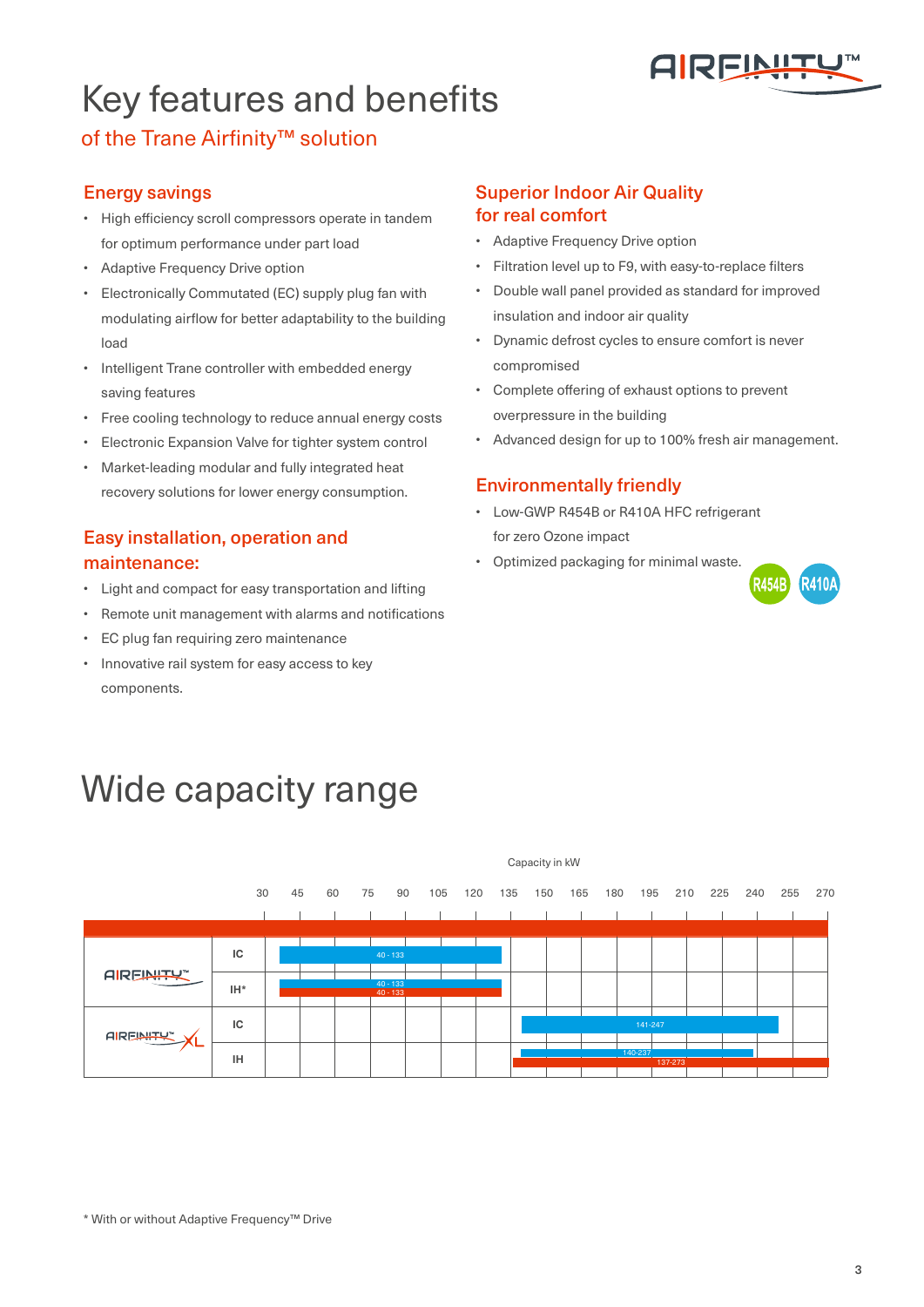# Airfinity™



- 40 to 135 kW heating and cooling capacity
- $\cdot$  7 800 to 25 000 m<sup>3</sup>/h airflow range
- Free cooling operation in summer
- Heat recovery operation in winter and summer mode
- Heat pump operation domw to -15° C
- Hybrid version available for cold climates
- Eurovent-certified and ErP-compliant
- Available in single and dual circuit configurations.





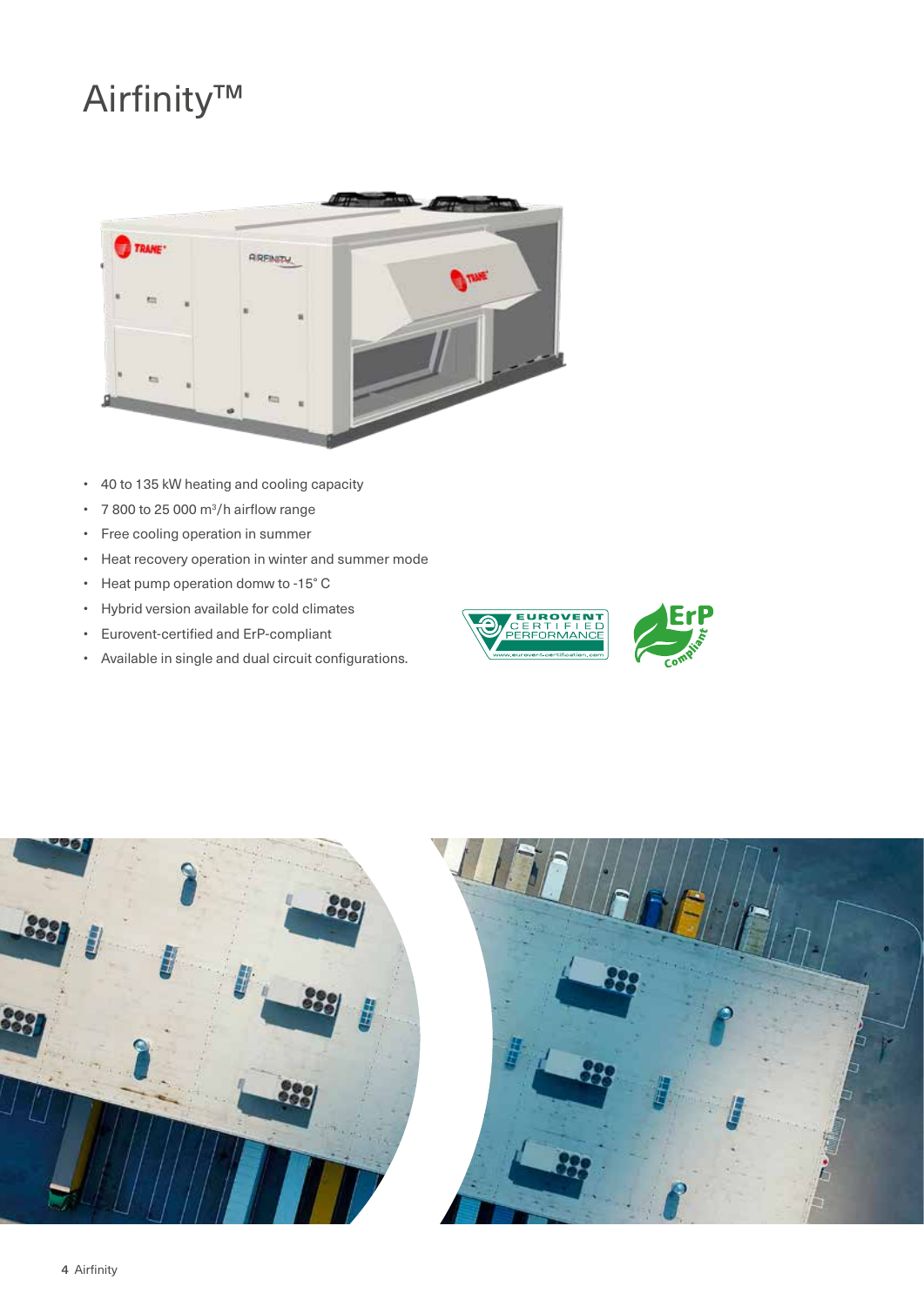

# Airfinity™ AFD option

#### Rooftop units with Adaptive Frequency™ Drive

To run efficiently, buildings need to be capable of adapting to indoor and outdoor conditions. That's why Trane Airfinity™ rooftop air sourced heat pumps can be equipped with variable speed technology and intelligent control that adapt cooling and heating outputs to your building's demand. It's that simple.



- 20 to 65 kW heating and cooling capacity
- $\cdot$  3 860 to 12 000 m<sup>3</sup>/h airflow range
- Exceeds ErP Tier 2 (2021) thresholds
- Free cooling operation in summer
- Heat recovery wheel optional
- Heat pump operation down to -15°C
- Hybrid version available for cold climates.









- 1. EC plug fans with variable speed technology
- 2. Indoor air filtration: G4+F7 (65% isoCoarse + ePM1 55%), F5+F7 (85% isoCoarse + ePM1 55%), G4+F9 (65% isoCoarse + ePM1 80%)
- 3. Economizer for fresh air and free cooling with optional EC exhaust fan
- 4. Dual skin panels with 25mm thickness insulation
- 5. High efficiency axial outdoor fans (EC available as an option)
- 6. Variable speed scroll compressor with intermediate discharge valve and permanent magnet motor (Adaptive Frequency™ Drive)
- 7. Embedded Trane controller, pre-wired and preconfigured from the factory for quick start-up and commissioning
- 8. Auxiliary heat options (not shown): gas heater, electric heater, hot water coil
- 9. Optimized heat exchanger to improve efficiency in heating mode
- 10. Heat recovery module with enthalpy wheel (including purge function to avoid dirty air mixing) and integrated exhaust fan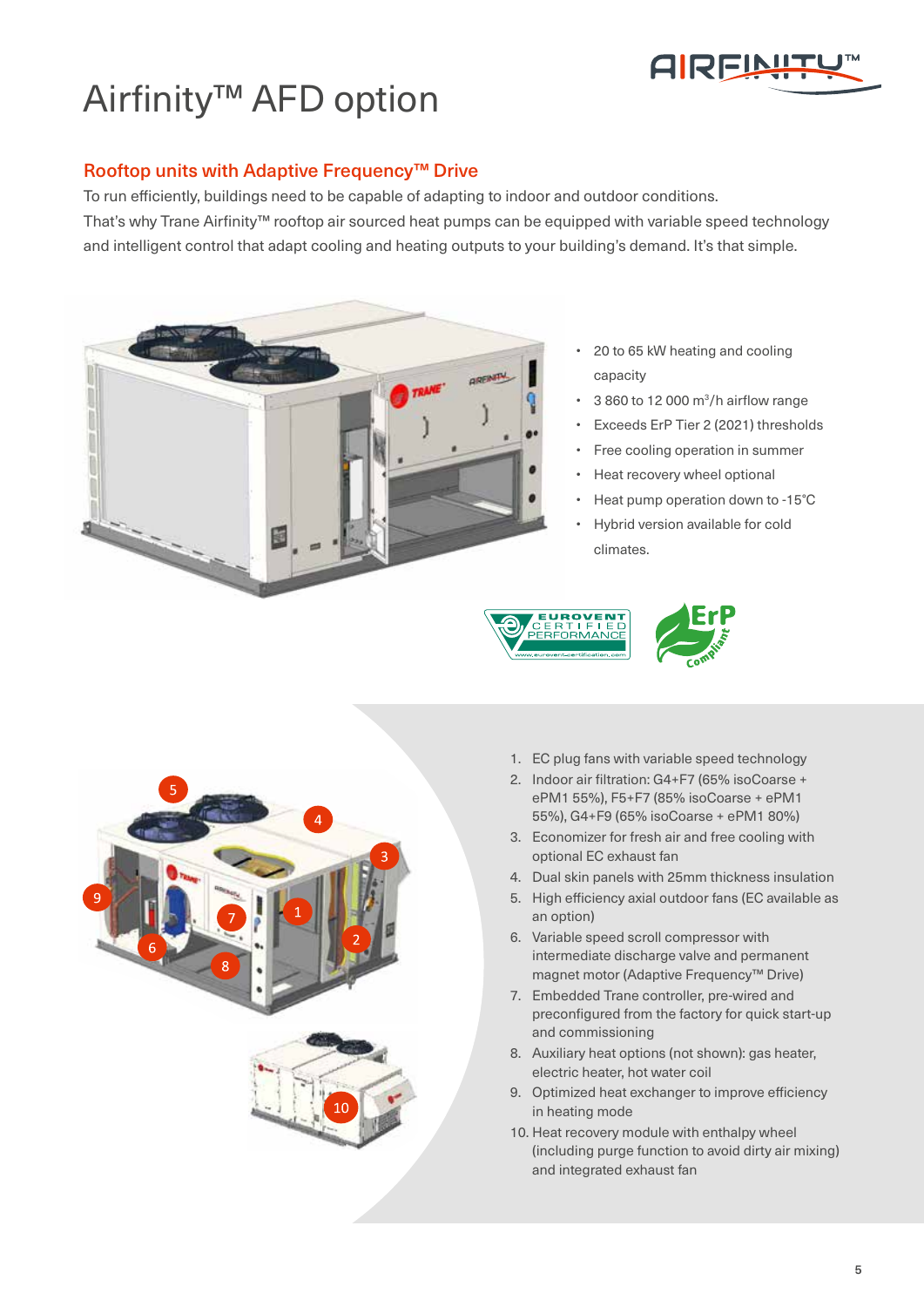# Energy recovery solutions

To enhance energy savings and reduce operating costs, Airfinity rooftops can be equipped with a heat recovery system. Heat recovery systems are ideal for climates in which there is a significant difference between outdoor and indoor air temperature , for example during winter months. Trane design ensures maximum efficiency with minimal impact on unit footprint and installation time.

### Energy Recovery Module (ERM)

The Energy Recovery Module is a pre-packaged system that transfers both sensible and latent heat contained in the exhaust air to the fresh air introduced into the building, through use of an enthalpy wheel. The fully packaged assembly reduces total installation cost and time by avoiding the need for special roofcurbs to manage the exhaust air in applications with low to medium external static pressure. A micro-inverter also manages the rotation speed of the wheel in especially cold ambients, in order to avoid ice formation on the wheel.



#### Energy Recovery Module comprising:

- heat exchanger
- G4 filters
- dampers
- a fully integrated exhaust fan to avoid overpressure in the building.

### ERM General data

| <b>Size</b>                     |                     | 038/040 | 049/050 | 058/060 | 063/065 | 074/075 | 084/085 | 100  | 110  | 130  |
|---------------------------------|---------------------|---------|---------|---------|---------|---------|---------|------|------|------|
| $Dry$ efficiency, $\varepsilon$ | $\frac{0}{0}$       | 81      | 80      | 78      | 77      | 75      | 73      |      | 76   | 74   |
| Wheel diameter                  | (mm)                | 200     | 1200    | 200     | 200     | 200     | 1200    | 1200 | 1500 | 1500 |
| Airflow through the wheel*      | (m <sup>3</sup> /s) | 2340    | 2740    | 3310    | 3820    | 4400    | 4850    | 5700 | 6560 | 7600 |

\* Considering 30% of fresh air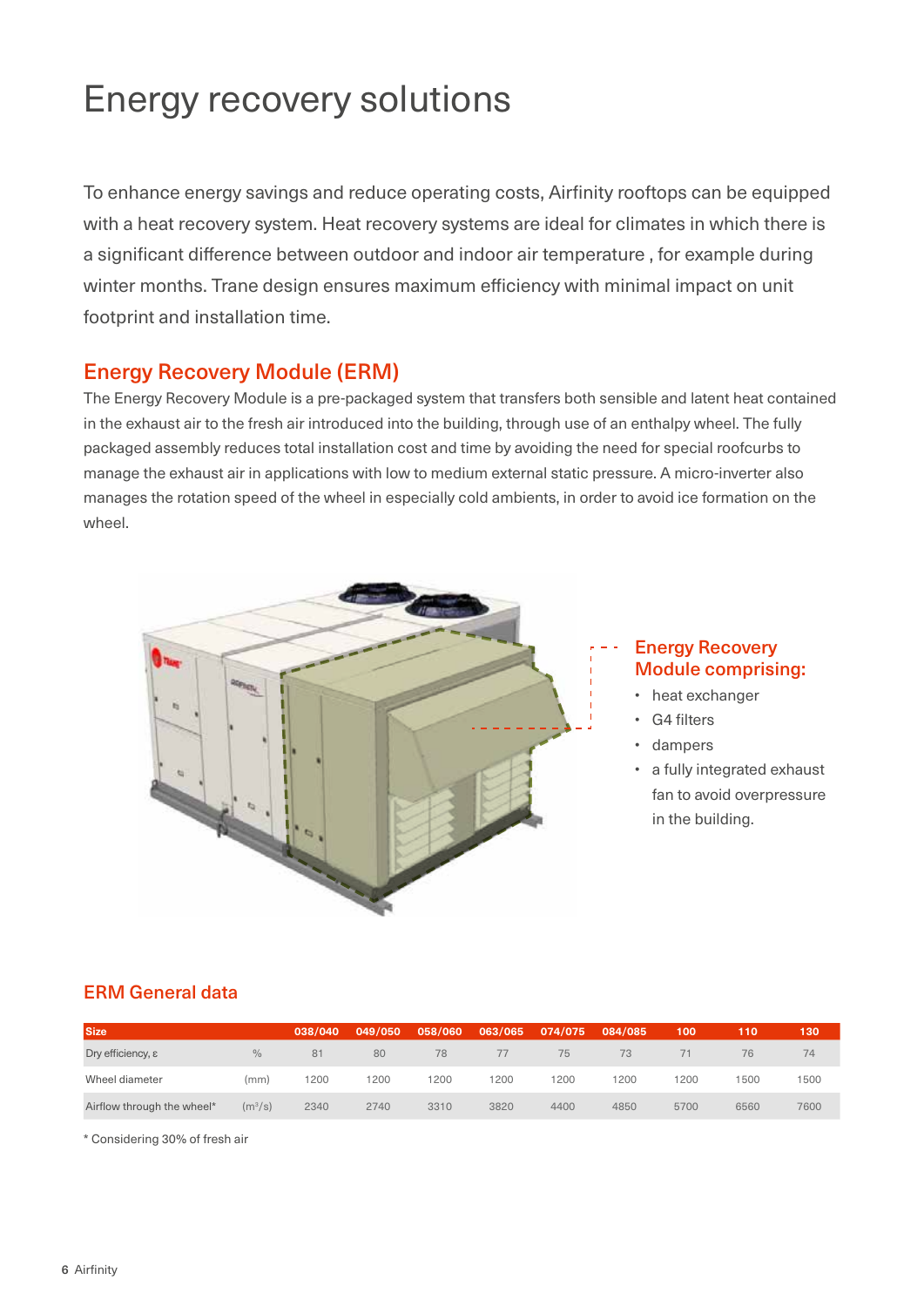

### Energy Recovery Circuit (ERC)

The Energy Recovery Circuit features a dedicated high efficiency refrigeration circuit which uses exhaust air to pre-heat or pre-cool the fresh air introduced into the building. By recovering the heat in the exhaust air, the overall capacity of the machine can be **increased by up to 25%** in typical working conditions, without significantly impacting power consumption\*. As a result, the overall efficiency of the rooftop unit increased considerably, especially at part load conditions.

The ERC is fully integrated into the unit, therefore having zero impact on the installation footprint. Moreover, an exhaust module is provided as standard and mounted directly under the fresh air damper, avoiding the need of additional equipment to manage the exhaust air for applications with low to medium static pressure requirements.

Thanks to the additional refrigeration circuit and tighter control of the exhaust air, Trane ERC system guarantees superior performance when compared to alternative systems which utilize the outdoor coil.



Increases overall capacity by up to 25% thanks to thermodynamic heat recovery on the exhaust air.\*



\* Capacity gain with thermodynamic heat recover depends on volume of fresh air intake, outdoor and conditions and building load. For a detailed selection, please contact your Trane Sales Representative.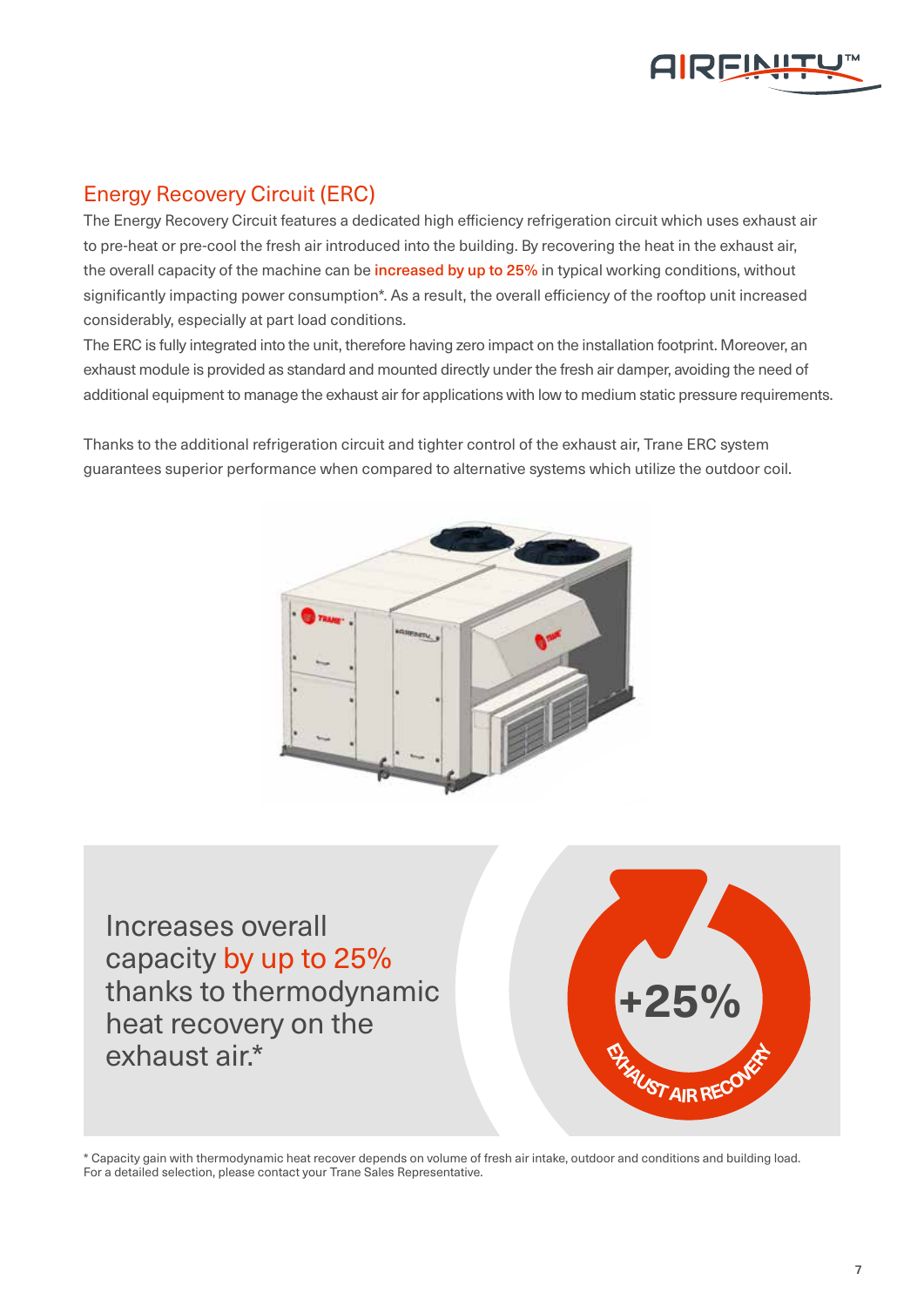# General data

### Airfinity™



| <b>Models IC (Cooling only)</b>       |           | <b>IC038</b> | <b>IC039</b> | <b>IC040</b> | <b>IC048</b> | <b>IC049</b> | <b>IC050</b> | <b>IC058</b> | <b>IC059</b> | <b>IC060</b> |
|---------------------------------------|-----------|--------------|--------------|--------------|--------------|--------------|--------------|--------------|--------------|--------------|
| Nominal airflow                       | $(m^3/h)$ | 7800         | 8300         | 8700         | 9000         | 10100        | 10600        | 11100        | 11300        | 12100        |
| Net cooling capacity (1)              | (kW)      | 44,8         | 44,3         | 46,1         | 53,8         | 53,8         | 55,8         | 63,6         | 59,4         | 63,1         |
| Total power input (1)                 | (kW)      | 13,3         | 14,0         | 14,2         | 15,9         | 18,2         | 18,7         | 19,6         | 20,3         | 19,7         |
| Net EER (1)                           |           | 3,38         | 3,16         | 3,25         | 3,39         | 2,95         | 2,99         | 3,25         | 2,93         | 3,2          |
| Seasonal energy efficiency (ns,c) (2) | (%)       | 188,6        | 148,6        | 184,6        | 173,4        | 139,4        | 177.4        | 169,4        | 138,2        | 161,8        |
| SEER(2)                               |           | 4,79         | 3,79         | 4,69         | 4,41         | 3,56         | 4,51         | 4,31         | 3,51         | 4,12         |
| Outdoor sound power level (3)         | (dB(A))   | 81           | 85           | 84           | 84           | 85           | 84           | 85           | 85           | 85           |
| Length                                | (mm)      | 2830         | 3020         | 3020         | 2830         | 3020         | 3020         | 2830         | 3020         | 3020         |
| Width                                 | (mm)      | 2250         | 2250         | 2250         | 2250         | 2250         | 2250         | 2250         | 2250         | 2250         |
| Height                                | (mm)      | 1575         | 1575         | 1575         | 1575         | 1575         | 1575         | 1575         | 1575         | 1575         |
| Operating weight (4)                  | (kg)      | 914          | 1020         | 1132         | 985          | 1037         | 1144         | 985          | 1048         | 1148         |

| <b>Models IC (Cooling only)</b>       |           | <b>IC063</b> | <b>IC064</b> | <b>IC065</b> | <b>IC074</b> | <b>IC075</b> | <b>IC084</b> | <b>IC085</b> | <b>IC100</b> | IC110 | IC130 |
|---------------------------------------|-----------|--------------|--------------|--------------|--------------|--------------|--------------|--------------|--------------|-------|-------|
| Nominal airflow                       | $(m^3/h)$ | 12600        | 12700        | 14000        | 15700        | 16100        | 17100        | 17300        | 20200        | 22200 | 26000 |
| Net cooling capacity (1)              | (kW)      | 72,9         | 66,9         | 73,8         | 82,6         | 84,6         | 90,2         | 91,7         | 110.6        | 125,1 | 137.8 |
| Total power input (1)                 | (kW)      | 23,8         | 24,5         | 23,4         | 26,1         | 26,6         | 30,1         | 29,5         | 34,8         | 42,1  | 49,7  |
| Net EER (1)                           |           | 3,06         | 2,73         | 3,15         | 3,16         | 3,18         | 3            | 3,11         | 3,18         | 2,97  | 2,77  |
| Seasonal energy efficiency (ns,c) (2) | (%)       | 172,2        | 138,2        | 164,2        | 143          | 167,8        | 143,8        | 169          | 169          | 160,2 | 152,2 |
| SEER(2)                               |           | 4,38         | 3,53         | 4,18         | 3.65         | 4,27         | 3,67         | 4,3          | 4.3          | 4,08  | 3,88  |
| Outdoor sound power level (3)         | (dB(A))   | 85           | 85           | 85           | 86           | 85           | 86           | 85           | 85           | 85    | 91    |
| Length                                | (mm)      | 2830         | 3020         | 3020         | 3900         | 3900         | 3900         | 3900         | 3900         | 3900  | 3900  |
| Width                                 | (mm)      | 2250         | 2250         | 2250         | 2250         | 2250         | 2250         | 2250         | 2250         | 2250  | 2250  |
| Height                                | (mm)      | 1575         | 1575         | 1575         | 1595         | 1595         | 1595         | 1595         | 1900         | 1900  | 1900  |
| Operating weight (4)                  | (kg)      | 985          | 1048         | 1185         | 1333         | 1374         | 1347         | 1380         | 1598         | 1602  | 1602  |

| <b>Models IH (Heat pump)</b>          |         | <b>IH038</b> | <b>IH040</b> | <b>IH050</b> | <b>IH060</b> | <b>IH065</b> | <b>IH075</b> | <b>IH085</b> | <b>IH100</b> | <b>IH110</b> | <b>IH130</b> |
|---------------------------------------|---------|--------------|--------------|--------------|--------------|--------------|--------------|--------------|--------------|--------------|--------------|
| Nominal airflow                       | (m3/h)  | 7800         | 8700         | 10600        | 12100        | 13700        | 15700        | 16700        | 19800        | 21600        | 25500        |
| Net cooling capacity (1)              | (kW)    | 40,2         | 44,5         | 54,3         | 62,6         | 69,7         | 80,9         | 85,3         | 106,2        | 119,3        | 133,8        |
| Total power input (1)                 | (kW)    | 13,4         | 13,0         | 16,9         | 19,9         | 24,5         | 28,0         | 30,1         | 35,1         | 42,0         | 49,4         |
| Net EER (1)                           |         | 3            | 3,42         | 3,21         | 3,15         | 2,84         | 2,89         | 2,83         | 3,03         | 2,84         | 2,71         |
| Seasonal energy efficiency (ns,c) (2) | (9/0)   | 157,4        | 213,4        | 203,8        | 186,2        | 173          | 172,6        | 169,8        | 175,4        | 165,8        | 161          |
| <b>SEER (2)</b>                       |         | 4,01         | 5,41         | 5,17         | 4,73         | 4,4          | 4,39         | 4,32         | 4,46         | 4,22         | 4,1          |
| Net heating capacity (1)              | (kW)    | 37,1         | 42,0         | 53,3         | 59,8         | 68,7         | 76,2         | 80,6         | 102,7        | 114,8        | 131,6        |
| Total power input (1)                 | (kW)    | 10,8         | 11,4         | 14,7         | 17,2         | 19,8         | 21,7         | 23,6         | 27,3         | 31,7         | 37,8         |
| Net COP (1)                           |         | 3,43         | 3,69         | 3,63         | 3,47         | 3,47         | 3,51         | 3,41         | 3,76         | 3,62         | 3,48         |
| Seasonal energy efficiency (ns,h) (2) | (%)     | 125,8        | 125,4        | 129,4        | 125,4        | 129,4        | 140,6        | 133          | 135,4        | 141          | 135,8        |
| SCOP(2)                               |         | 3,22         | 3,21         | 3,31         | 3,21         | 3,31         | 3,59         | 3,4          | 3,46         | 3,6          | 3,47         |
| Outdoor sound power level (3)         | (dB(A)) | 81           | 84           | 84           | 85           | 85           | 85           | 85           | 85           | 85           | 91           |
| Length                                | (mm)    | 2830         | 3010         | 3010         | 3010         | 3010         | 3890         | 3890         | 3890         | 3890         | 3890         |
| Width                                 | (mm)    | 2250         | 2250         | 2250         | 2250         | 2250         | 2250         | 2250         | 2250         | 2250         | 2250         |
| Height                                | (mm)    | 1565         | 1565         | 1565         | 1565         | 1565         | 1585         | 1585         | 1890         | 1890         | 1890         |
| Operating weight (4)                  | (kg)    | 859          | 1102         | 1114         | 1114         | 1139         | 1305         | 1311         | 1511         | 1515         | 1515         |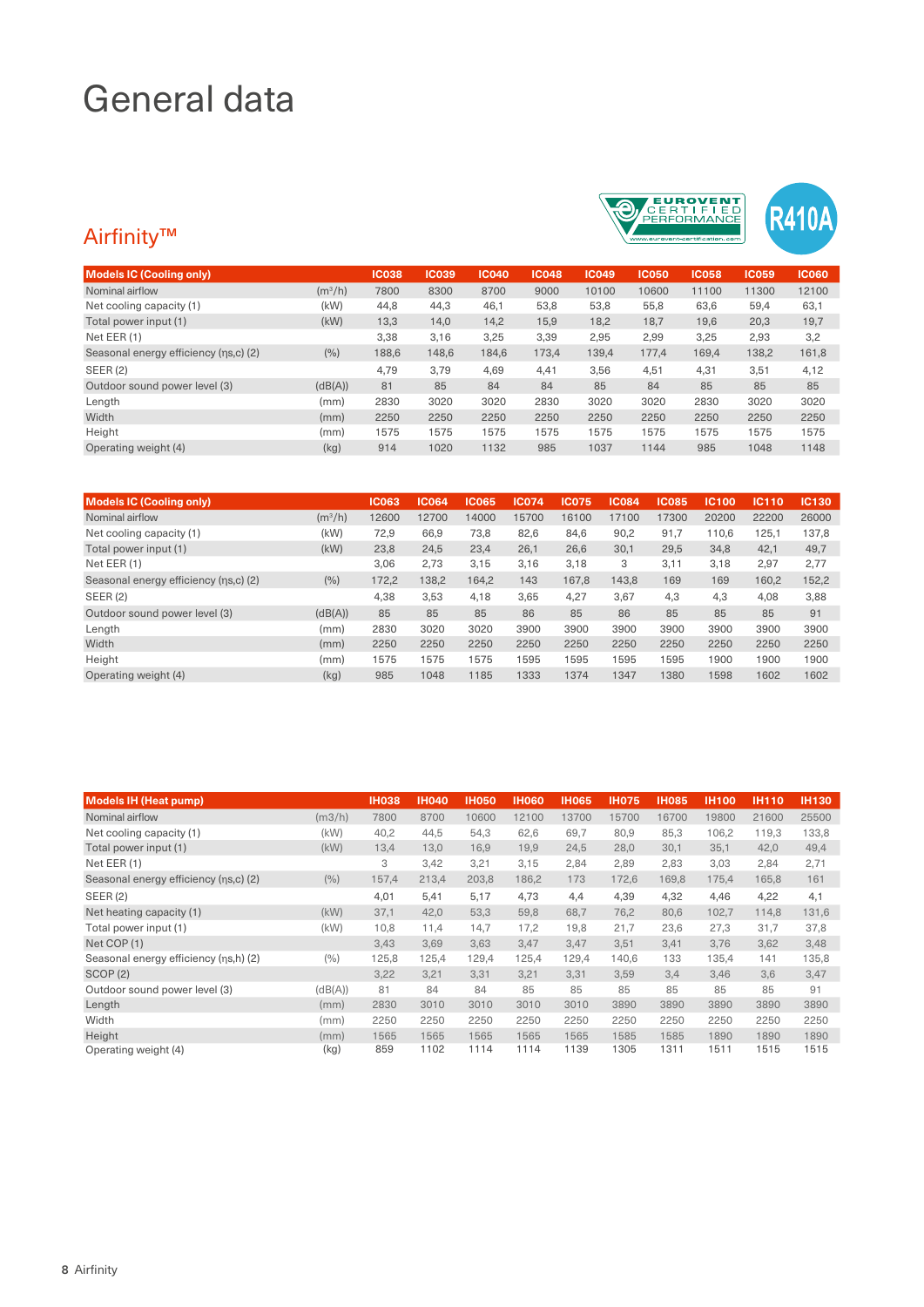





| <b>Model IH (Heat pumps with AFD option)</b> |         | <b>IH021</b> | <b>IH031</b> | <b>IH041</b> | <b>IH051</b> | <b>IH061</b> | <b>IH071</b> |
|----------------------------------------------|---------|--------------|--------------|--------------|--------------|--------------|--------------|
| Nominal airflow                              | (m3/h)  | 3860         | 5790         | 7720         | 9650         | 11580        | 11966        |
| Net cooling capacity (1)                     | (kW)    | 19,8         | 30,2         | 39,8         | 50,2         | 60,3         | 64,2         |
| Total power input (1)                        | (kW)    | 4,6          | 8,0          | 10,6         | 14,7         | 20,2         | 23,0         |
| Net EER (1)                                  |         | 4,28         | 3,76         | 3,76         | 3,41         | 2,99         | 2,79         |
| Seasonal energy efficiency (ns,c) (2)        | (9/0)   | 205,8        | 211,4        | 190,6        | 199,4        | 177          | 169          |
| <b>SEER (2)</b>                              |         | 5,22         | 5,36         | 4,84         | 5,06         | 4,5          | 4,3          |
| Net heating capacity (1)                     | (kW)    | 19,9         | 29,7         | 40.4         | 49.6         | 58,6         | 58,8         |
| Total power input (1)                        | (kW)    | 5,3          | 7,9          | 11,4         | 14,6         | 18,3         | 18,3         |
| Net COP (1)                                  |         | 3,78         | 3,75         | 3,53         | 3,4          | 3,21         | 3,22         |
| Seasonal energy efficiency (ns,h) (2)        | (9/0)   | 125          | 131,8        | 125,4        | 131          | 126,2        | 125,4        |
| SCOP(2)                                      |         | 3,2          | 3,37         | 3,21         | 3,35         | 3,23         | 3,21         |
| Outdoor sound power level (3)                | (dB(A)) | 81           | 82           | 85           | 86           | 88           | 87           |
| Length                                       | (mm)    | 2830         | 2830         | 2830         | 2830         | 2830         | 2830         |
| Width                                        | (mm)    | 2250         | 2250         | 2250         | 2250         | 2250         | 2250         |
| Height                                       | (mm)    | 1565         | 1565         | 1565         | 1565         | 1565         | 1565         |
| Operating weight (4)                         | (kg)    | 858          | 858          | 926          | 927          | 937          | 937          |

(1) According to EN14511:2018 nominal conditions (cooling: outdoor 35°C DB, Indoor 27°C DB/19°C WB; heating: 7°C DB.6°C WB, indoor 20°C DB)

(2) Seasonal efficiency according to EN 14825:2018 (average climate)

(3) Sound power level according to ISO 9614

(4) Includes G4 filters, economizer and the full refrigerant charge

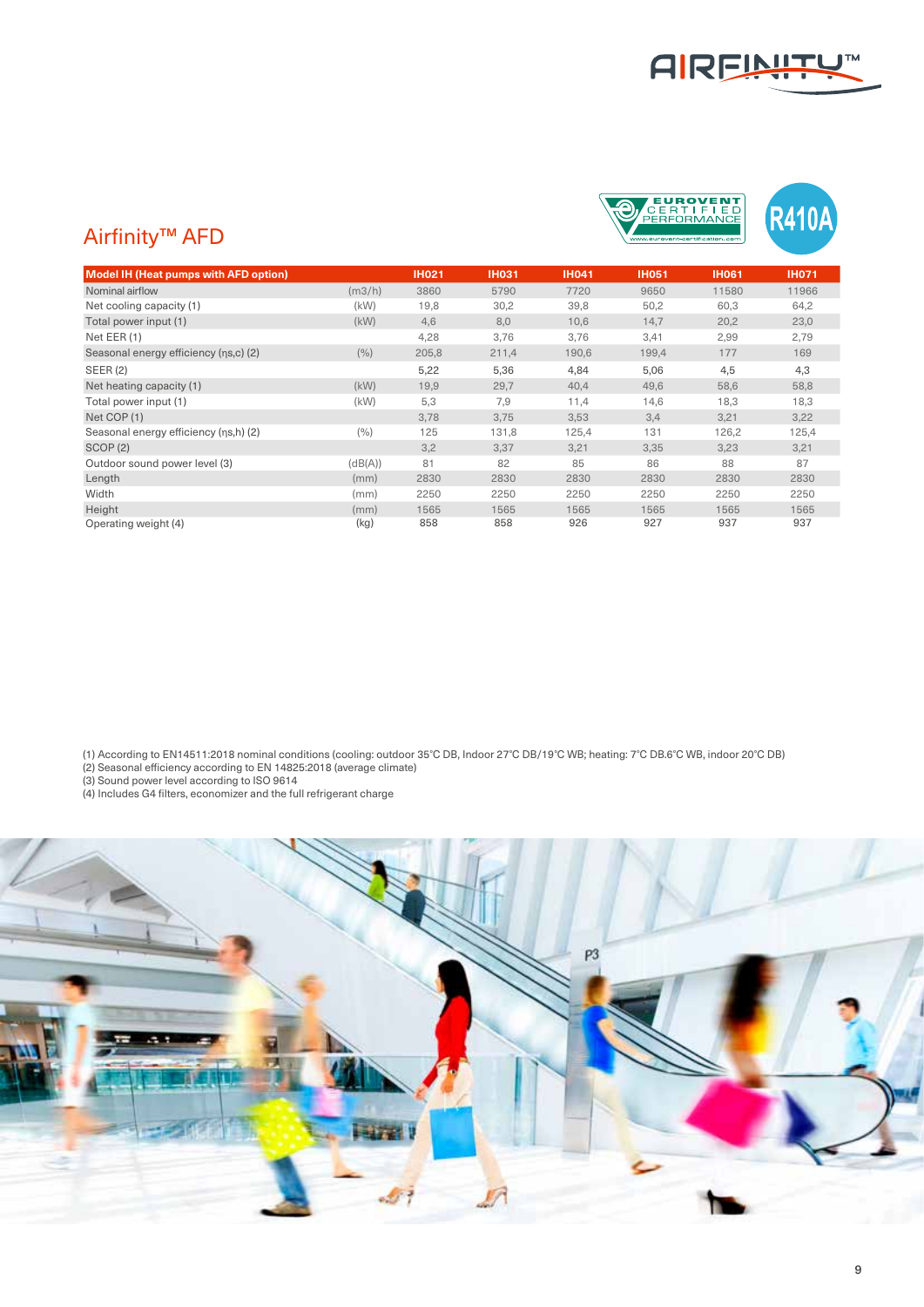# Airfinity™ XL

#### Efficient. Flexible. Reliable. Stronger.

Designed for medium to large commercial and industrial buildings, Airfinity™XL rooftop units are easy and cost-effective to install, operate and maintain.

Airfinity™rooftop units integrate the latest technology available on the market to deliver high efficiency and reliability all-year around. Every model can be equipped with additional options to deliver free cooling in summer, free heating in winter and a wider operating map thanks to integrated auxiliary heat sources.



- 140 to 250 kW cooling capacity
- 140 to 270 kW heating capacity
- $\cdot$  24 000 to 44 000 m<sup>3</sup>/h airflow range
- Free cooling operation in summer
- Heat recovery operation in winter and summer mode
- Heat pump operation down to -15°C
- Hybrid version available for cold climates
- Eurovent certified (up to 220 size) and ErP-compliant.

- 1. EC plug fans with high available static pressure
- 2. Indoor air filtration: G4+F7 (65% isoCoarse + ePM1 55%), F5+F7 (85% isoCoarse + ePM1 55%), G4+F9 (65% isoCoarse + ePM1 80%)
- 3. Economizer for fresh air and free cooling with optional EC exhaust fan
- 4. Lightweight dual skin aluminum panels with 50mm thickness insulation
- 5. High efficiency axial outdoor fans (EC available as an option)
- 6. Trane outdoor heat exchanger designed for efficiency and shorter defrost cycles
- 7. Scroll compressors with intermediate discharge valves for higher seasonal efficiency
- 8. Embedded Trane controller, pre-wired and preconfigured from the factory for quick start-up and commissioning
- 9. Auxiliary heat options (not shown): gas heater, electric heater, hot water coil
- 10. Heat recovery module with enthalpy wheel (including purge function to avoid dirty air mixing) and integrated exhaust fan



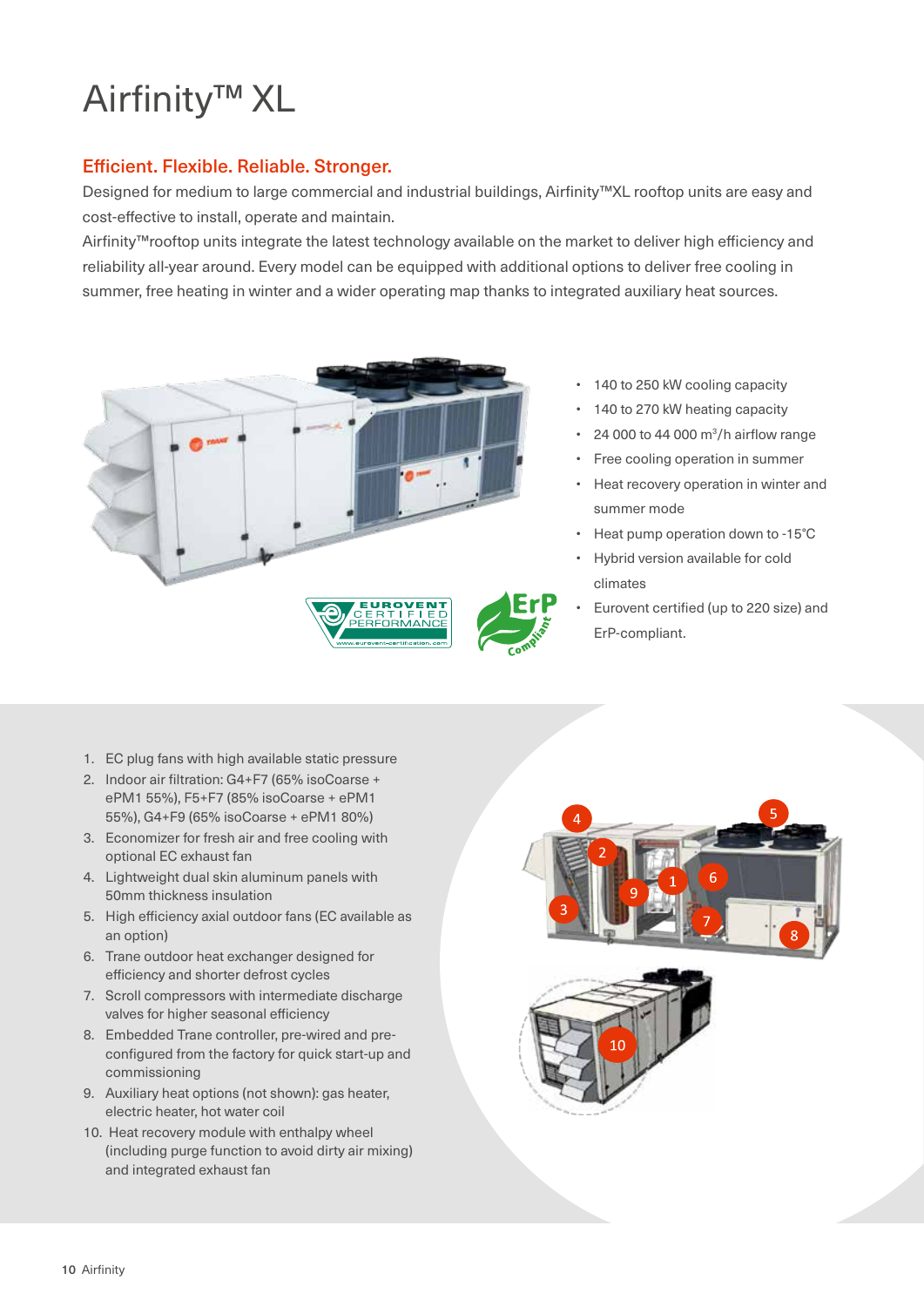



### Airfinity™ XL

| <b>Models IC XL (Cooling only)</b>    |           | <b>IC140</b> | <b>IC150</b> | <b>IC170</b> | <b>IC190</b> | IC 220 (5) | IC250(5) | IC270(5) |
|---------------------------------------|-----------|--------------|--------------|--------------|--------------|------------|----------|----------|
|                                       |           |              |              |              |              |            |          |          |
| Nominal airflow                       | $(m^3/h)$ | 24000        | 26000        | 28000        | 33000        | 36000      | 42000    | 44000    |
| Net cooling capacity (1)              | (kW)      | 140.0        | 153.9        | 170.5        | 194.1        | 211.6      | 233.3    | 247.2    |
| Total power input                     | (kW)      | 41.0         | 47.4         | 53.9         | 65.4         | 76.2       | 82.6     | 89.4     |
| Net EER                               |           | 3.41         | 3.25         | 3.16         | 2.97         | 2.78       | 2.82     | 2.77     |
| Seasonal energy efficiency (ns.c) (2) | (%)       | 196.4        | 188.0        | 179.8        | 165.7        | 149.1      | 147.3    | 142.1    |
| SEER(2)                               |           | 4.99         | 4.78         | 4.57         | 4.22         | 3.80       | 3.76     | 3.63     |
| Outdoor sound power level (3)         | (dB(A))   | 85           | 85           | 86           | 91           | 91         | 92       | 92       |
| Length                                | (mm)      | 5618         | 5618         | 5618         | 5618         | 5618       | 6518     | 6518     |
| Width                                 | (mm)      | 2250         | 2250         | 2250         | 2250         | 2250       | 2250     | 2250     |
| Height                                | (mm)      | 2275         | 2275         | 2275         | 2275         | 2275       | 2275     | 2275     |
| Operating weight (4)                  | (kg)      | 2393         | 2401         | 2519         | 2630         | 2703       | 2918     | 2922     |
|                                       |           |              |              |              |              |            |          |          |

| <b>Models IH XL (Heat pump)</b>       |           | <b>IH140</b> | <b>IH150</b> | <b>IH170</b> | <b>IH190</b> | <b>IH220</b> | IH250 (5) | <b>IH270(5)</b> |
|---------------------------------------|-----------|--------------|--------------|--------------|--------------|--------------|-----------|-----------------|
| Nominal airflow                       | $(m^3/h)$ | 24000        | 26000        | 28000        | 33000        | 36000        | 42000     | 44000           |
| Net cooling capacity (1)              | (kW)      | 137.6        | 150.6        | 161.5        | 184.9        | 200.0        | 222.9     | 239.3           |
| Total power input                     | (kW)      | 42.2         | 48.7         | 55.5         | 67.1         | 79.2         | 89.0      | 96.7            |
| Net EER                               |           | 3.26         | 3.09         | 2.91         | 2.76         | 2.52         | 2.50      | 2.47            |
| Seasonal energy efficiency (ns.c) (2) | (%)       | 187.9        | 182.6        | 170.3        | 160.5        | 145.4        | 142.3     | 138.1           |
| <b>SEER(2)</b>                        |           | 4.77         | 4.64         | 4.33         | 4.09         | 3.71         | 3.63      | 3.53            |
| Net heating capacity (1)              | (kW)      | 135.9        | 152.0        | 166.8        | 194.7        | 217.8        | 248.7     | 267.5           |
| Total power input                     | (kW)      | 38.1         | 43.1         | 47.5         | 59.0         | 68.4         | 85.6      | 94.0            |
| Net COP                               |           | 3.57         | 3.52         | 3.51         | 3.30         | 3.18         | 2.91      | 2.84            |
| Seasonal energy efficiency (ns.h) (2) | (%)       | 135.1        | 137.0        | 140.1        | 133.8        | 126.6        | 127.2     | 125.1           |
| SCOP(2)                               |           | 3.45         | 3.50         | 3.58         | 3.42         | 3.24         | 3.26      | 3.20            |
| Outdoor sound power level (3)         | (dB(A))   | 85           | 85           | 86           | 91           | 91           | 92        | 92              |
| Length                                | (mm)      | 5618         | 5618         | 5618         | 5618         | 5618         | 6518      | 6518            |
| Width                                 | (mm)      | 2250         | 2250         | 2250         | 2250         | 2250         | 2250      | 2250            |
| Height                                | (mm)      | 2275         | 2275         | 2275         | 2275         | 2275         | 2275      | 2275            |
| Operating weight (4)                  | (kg)      | 2335         | 2503         | 2561         | 2672         | 2744         | 2939      | 2942            |

(1) According to EN14511:2018 nominal conditions (cooling: outdoor 35°C DB, Indoor 27°C DB/19°C WB; heating: 7°C DB.6°C WB, indoor 20°C DB)

(2) Seasonal efficiency according to EN 14825:2018 (average climate)

(3) Sound power level according to ISO 9614

(5) Excluded from Eurovent certification scope

<sup>(4)</sup> Includes G4 filters, economizer and the full refrigerant charge